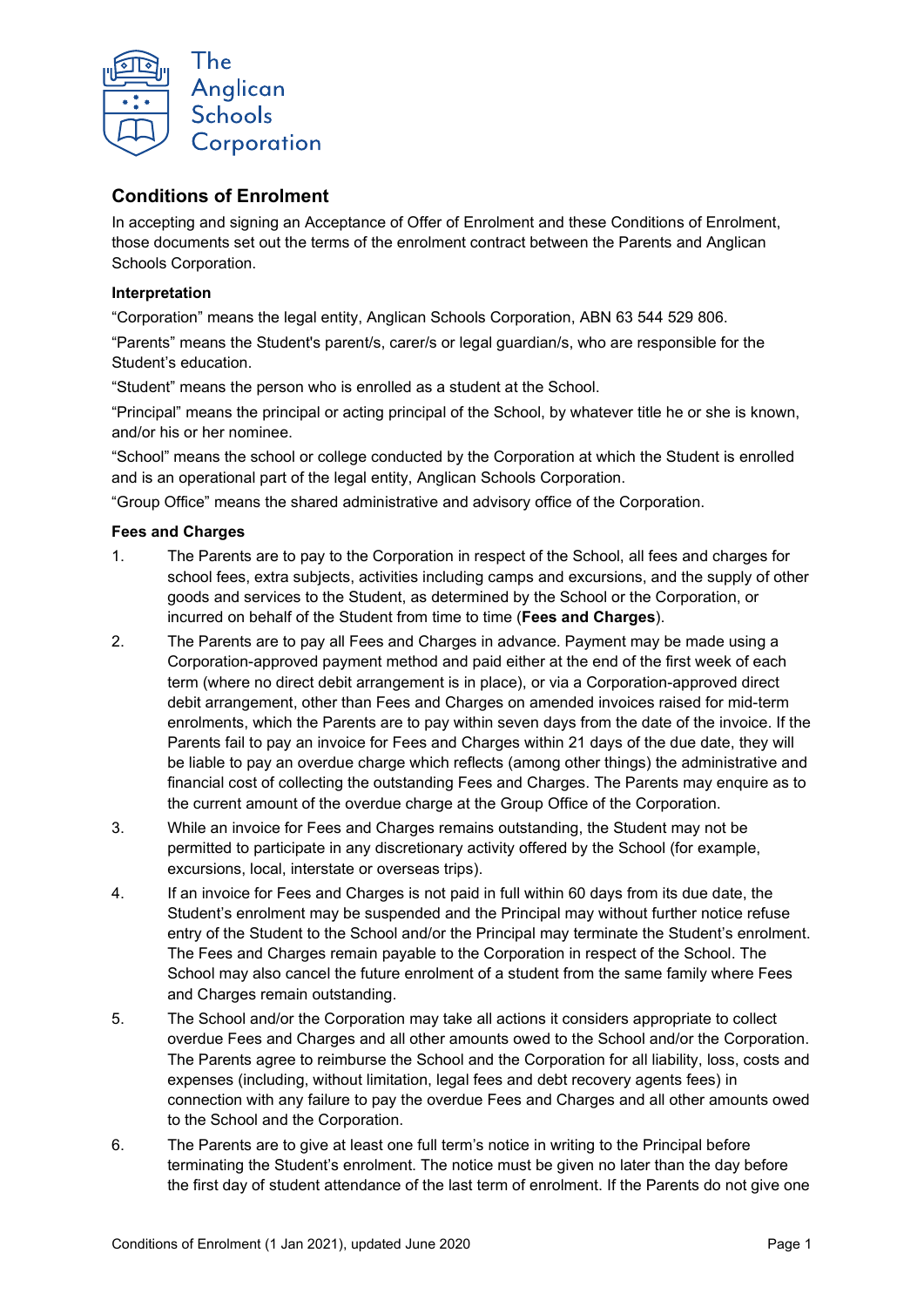full term's notice of termination of the Student's enrolment, they are to immediately pay to the Corporation in respect of the School, one full term's Fees and Charges.

- 7. No remission or refund of Fees and Charges, either in whole or in part, will be made if the Student is absent due to illness, leave, suspension, expulsion, or any other reason.
- 8. The School may incur from time to time such incidental expenditure on behalf of the Student as it may consider necessary, including for items such as books, excursions, educational programs, stationery and equipment. This incidental expenditure will be included in the Fees and Charges invoiced to Parents.
- 9. The Parents are to pay all medical and ambulance expenses incurred by the School and/or the Corporation on behalf of the Student (which the School and/or the Corporation are not able to otherwise recover).
- 10. The School reviews the Fees and Charges at least annually and these Fees and Charges are generally increased on an annual basis. In general, prior to the end of each year, Parents are advised of the Fees and Charges for the following year, and the timing requirements of the payment options.

#### **Requirements of Students**

- 11. Students are to:
	- a. demonstrate high standards of behaviour;
	- b. abide by the School rules and code of conduct as they apply from time to time;
	- c. act courteously and considerately to each other and to staff, visitors and other members of the School community at all times;
	- d. support the goals and values of the School;
	- e. meet the minimum standards of effort, attitude and behaviour required by the School;
	- f. not do or say anything which may adversely affect the reputation of the School, or the Corporation, including in print, or on social or other electronic media whether during or outside of School hours;
	- g. attend and, as required, participate in:
		- i. chapel services and assemblies;
		- ii. the School sports program;
		- iii. important School events such as Speech Presentation Day/Night or other events determined by the Principal;
		- iv. Christian living/Biblical studies classes;
		- v. activities including camps and excursions that are an integral part of the School curriculum;
	- h. wear the School uniform as prescribed at School and when travelling to and from School, and on all School occasions unless otherwise authorised, and follow conventional standards of appearance in accordance with the School's guidelines and the expectations of the School community; and
	- i. attend the School during school hours, except in the case of sickness or where leave not to attend has been approved.

#### **Requirements of Parents**

- 12. The Parents are to:
	- a. accept and abide by the requirements and directions of the Principal relating to the Student or students generally and not interfere in any way with the conduct, management and administration of the School;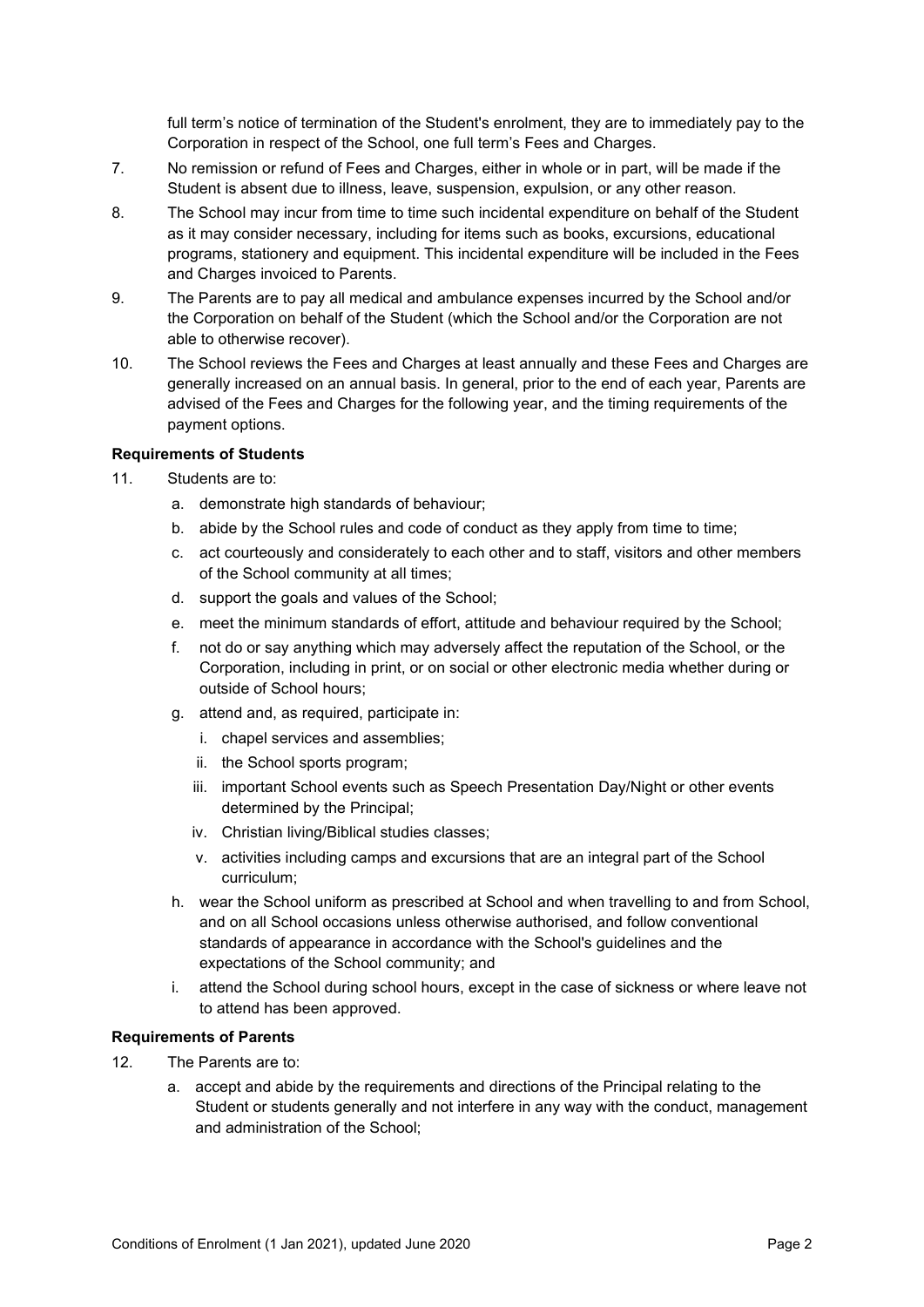- b. be aware of, acknowledge and support the Corporation's Vision, Mission, Strategic Objectives and Philosophy of Education published on the Corporation's website, [www.tasc.nsw.edu.au;](http://www.tasc.nsw.edu.au/)
- c. support the goals, values, and Christian foundation and activities of the School;
- d. read the School newsletter and any other communications from the School;
- e. advise the School in writing of any change of previously communicated information including home, mailing, email address, other contact details, and information on the Application for Enrolment/Placement on a Waiting List, within one month of such change. Applications for a Student place may be cancelled if the School loses contact with the Parents or has mail returned to it;
- f. ensure the Student has each item of official required uniform, clean and in good repair, and all other requirements such as textbooks, stationery and other equipment specified by the School;
- g. accept and abide by the directions of the School and the directions of School staff in relation to picking up and dropping off the Student at or near the School's premises;
- h. while on the School's premises or attending School activities elsewhere, comply with School procedures, the requests of School staff, any applicable code of conduct of the School or the sporting association of which the School is a member, and encourage others attending in relation to the Student to do the same;
- i. not do or say anything which may adversely affect the reputation of the School, or the Corporation, including in print, or on social or electronic media;
- j. comply with any School or Corporation community code of conduct, guidelines and policies;
- k. communicate with students, parents, staff, visitors and other members of the School community in a courteous manner, and follow the communication guidelines laid down by the School from time to time; and
- l. use their reasonable endeavours to attend parent-teacher interviews, parent forums, and participate in courses offered by the School which are relevant to the Student's education.

# **Progress**

13. The Principal may determine minimum standards of effort, attitude and behaviour to be required of students before they will be allowed to progress to the next academic year level. If there are deficiencies in any of these areas, the School may require the Student to repeat the academic year, exclude the Student from certain activities, temporarily suspend the Student or exclude the Student from the School in accordance with clause 14 below.

# **Exclusion of Students**

- 14. The Principal may in his or her absolute discretion, suspend or expel the Student for:
	- a. failing to abide by the requirements set out in clauses 11 or 13, above;
	- b. breaches of rules or discipline; and/or
	- c. behaviour prejudicial to the welfare of the School, its staff or students.
- 15. The Principal may in his or her absolute discretion terminate the Student's enrolment if:
	- a. any Parents have failed to comply with these Conditions of Enrolment;
	- b. any Parents have failed to abide by the requirements set out in clause 12; and/or
	- c. the Principal considers that a mutually beneficial relationship of trust and cooperation between the Parents and the School has broken down to the extent that it adversely impacts on that relationship.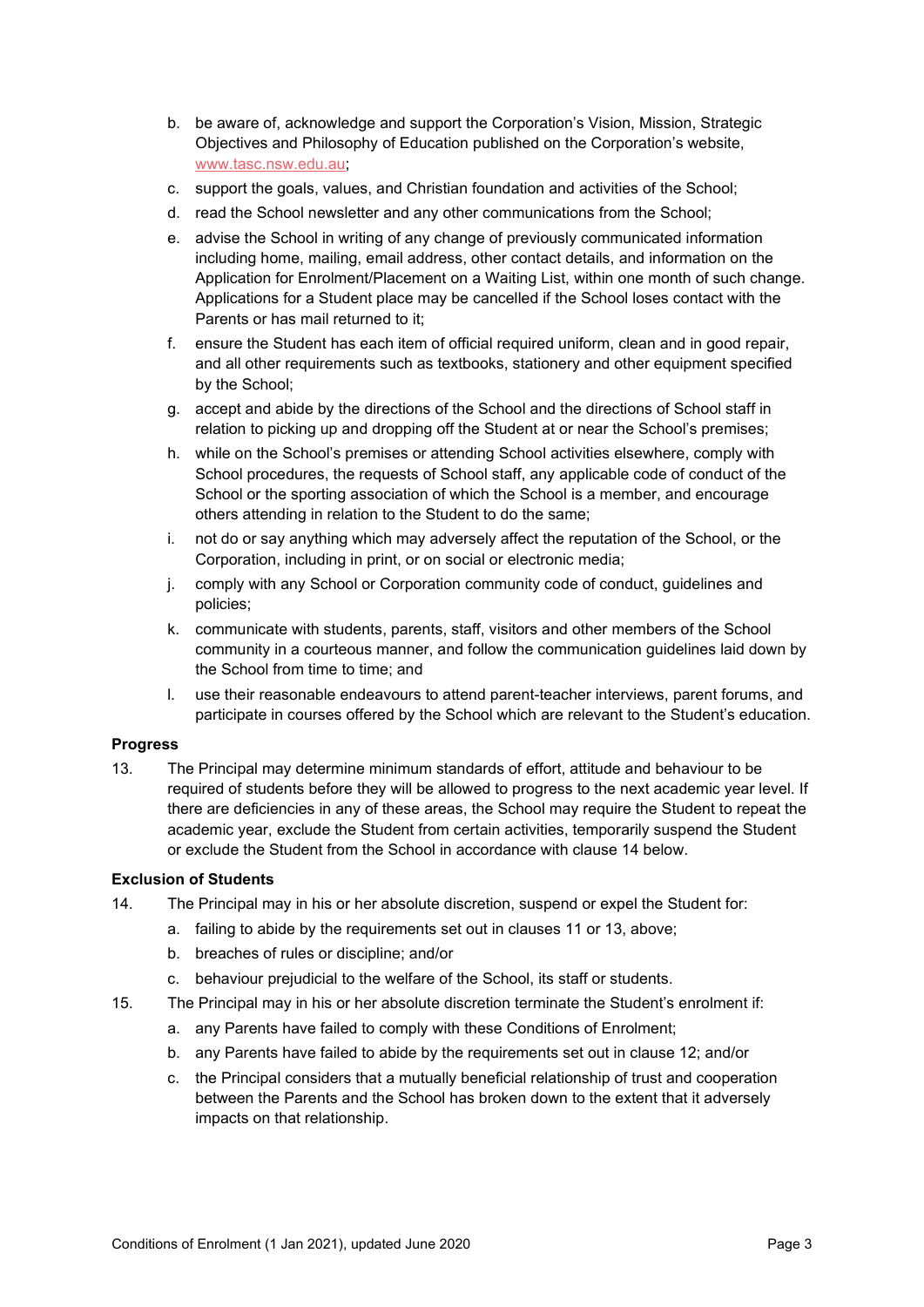# **Leave**

16. Requests for leave from School activities, including academic and co-curricular programs, and for early departure at the end of a day or term and/or late return from breaks are, in general, considered only in exceptional cases, and only on receipt of written application from the Parents by the Principal or any other process required by the School. No arrangements or commitments should be made prior to the application being approved. In addition, Parents are to explain in writing to the Principal any Student absence for a part or whole day during term time, including late arrivals or early departures and should follow any other process relating to absences as required by the School.

### **Educational Offering**

- 17. The Principal determines the educational and other programs and activities conducted at the School from time to time at his or her absolute discretion, and the method of delivery of those programs and activities. The School may change its programs and activities, and the content and delivery of these programs and activities without notice. This may include discontinuation of teaching subjects and other programs.
- 18. The Student will be required to participate in all compulsory programs and activities unless the Principal agrees otherwise, and the School will determine which programs and activities are compulsory.

#### **Medical/Educational Needs**

- 19. The Parents are to disclose fully any needs, or changes in needs, of the Student (including but not limited to any medical, physical, learning or psychological needs) at the time of applying for enrolment and by the stated date to the School. By accepting an Acceptance of Offer of Enrolment, the Parents warrant that they have provided all relevant information (including any report or diagnosis of doctors or other treating professionals) regarding the Student's needs to the School and the School's Offer of Enrolment is conditional upon the Parents having done so. Following enrolment, Parents must inform the School of any needs of the Student, not previously communicated, as soon as they become aware of those needs, and immediately of any changes in needs previously communicated.
- 20. The Parents are to accurately complete and return the Student's medical form/s or plan/s by the stated date as required by the School. Parents must immediately inform the School of any changes to the Student's health previously communicated on the medical forms/ or plan/s. Parents must also provide any medical information about the Student requested by the School, including medical reports.
- 21. If the Student is ill or injured, necessitating urgent hospital and/or medical treatment (for example, injections, blood transfusions, surgery) and if the Parents are not readily available to authorise such treatment, the Parents authorise the Principal or, in the Principal's absence, a responsible member of the School staff to give the necessary authority for such treatment.

# **Health and Safety**

- 22. The Parents must notify the School immediately if the Student has a communicable infection or condition or a notifiable condition under public health regulations.
- 23. The Parents acknowledge that the Student may not be fully covered under any Corporation or School insurance policy for accidental injury during School-related activities.
- 24. The Principal or delegate may search the Student's bag, locker or other possessions where reasonable grounds exist to do so.
- 25. The Parents acknowledge that the Student's personal property is not insured by the Corporation, and the Corporation or School does not accept any responsibility for loss of or damage to the Student's personal property.
- 26. The Parents and Student are to observe School security procedures.